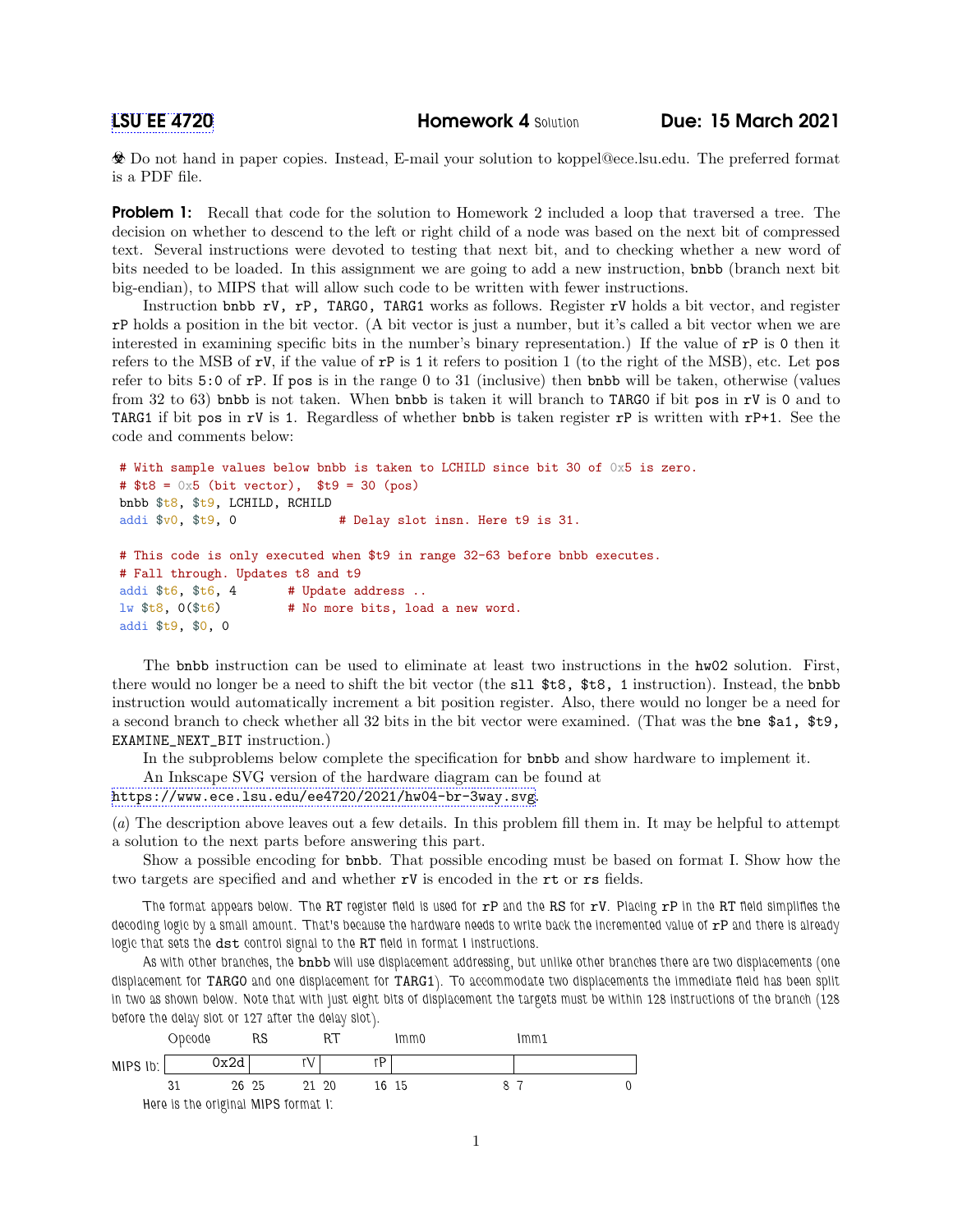

(b) For bbnb to work correctly the rP register value needs to be incremented. It would be nice if an existing ALU operation could do that. Explain why the add operation, used for the add, addi, lw, and other instructions, would not work.

The bbnb instruction needs to add a 1 to the rP value. The ALU add operation used for those instructions computes the sum of the upper and lower ALU inputs. One of those inputs would be the rP value, but there is no way to set the other ALU input to 1 with the illustrated hardware. The add operation could be used if a new input were added to one of the ALU multiplexors and that input was set to the constant 1.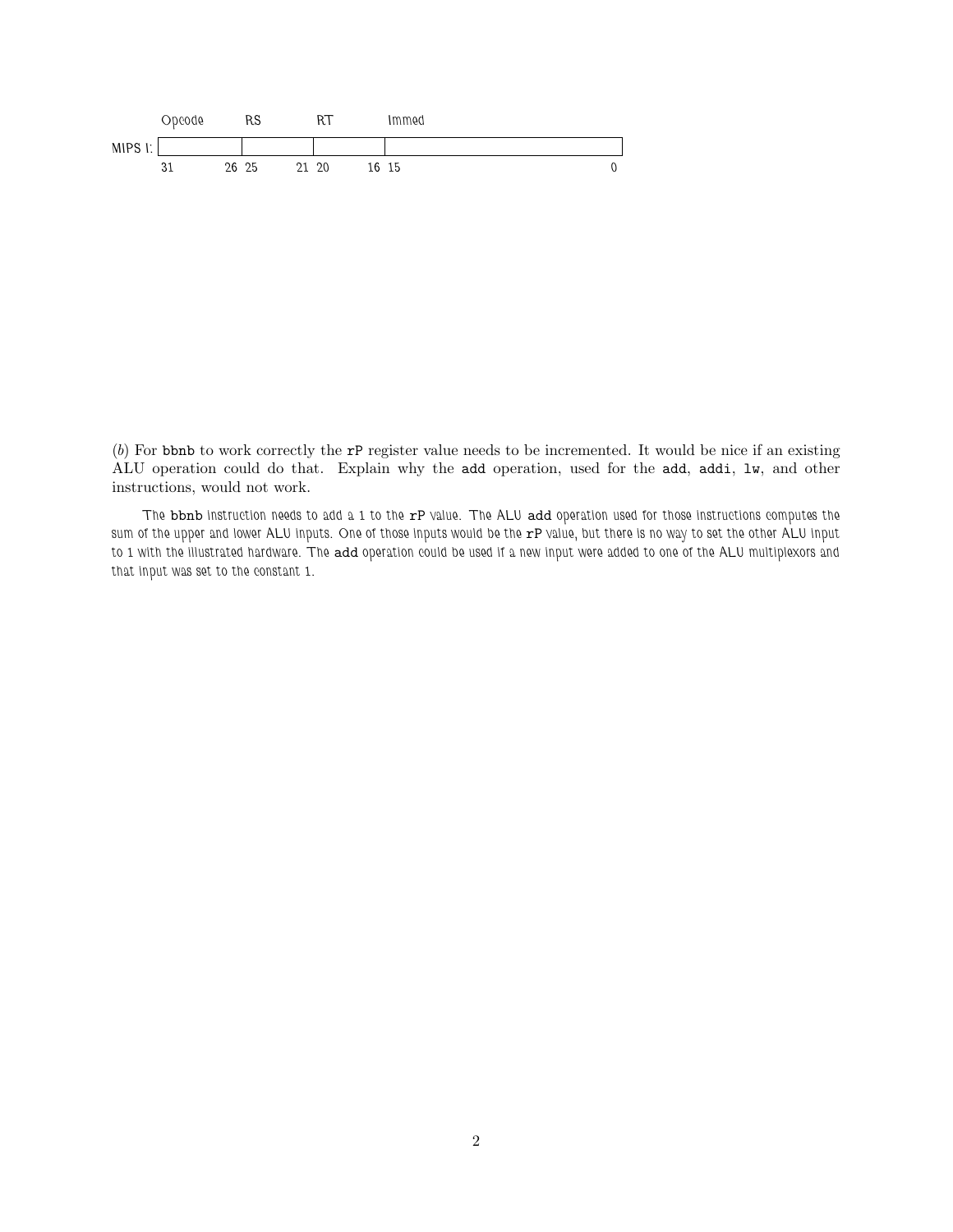(c) The diagram below shows a five-stage MIPS implementation including some branch hardware. Also shown is logic to detect the bnbb instruction and two placeholder wires, bnbb-t0-taken and bnbb-t1-taken. Wire bnbb-t0-taken should be set to 1 if there is a bnbb in the ID stage and it should be taken to TARG0. The definition of bnbb-t1-taken is similar. If there is not a bnbb in ID or if there is and it's not taken, then both wires should be 0.

In this problem design the logic to drive those wires. (The solution to this and the following problem can be done on the same diagram, or on separate diagrams.)

The solution appears after part d.



bnbb-t1-taken

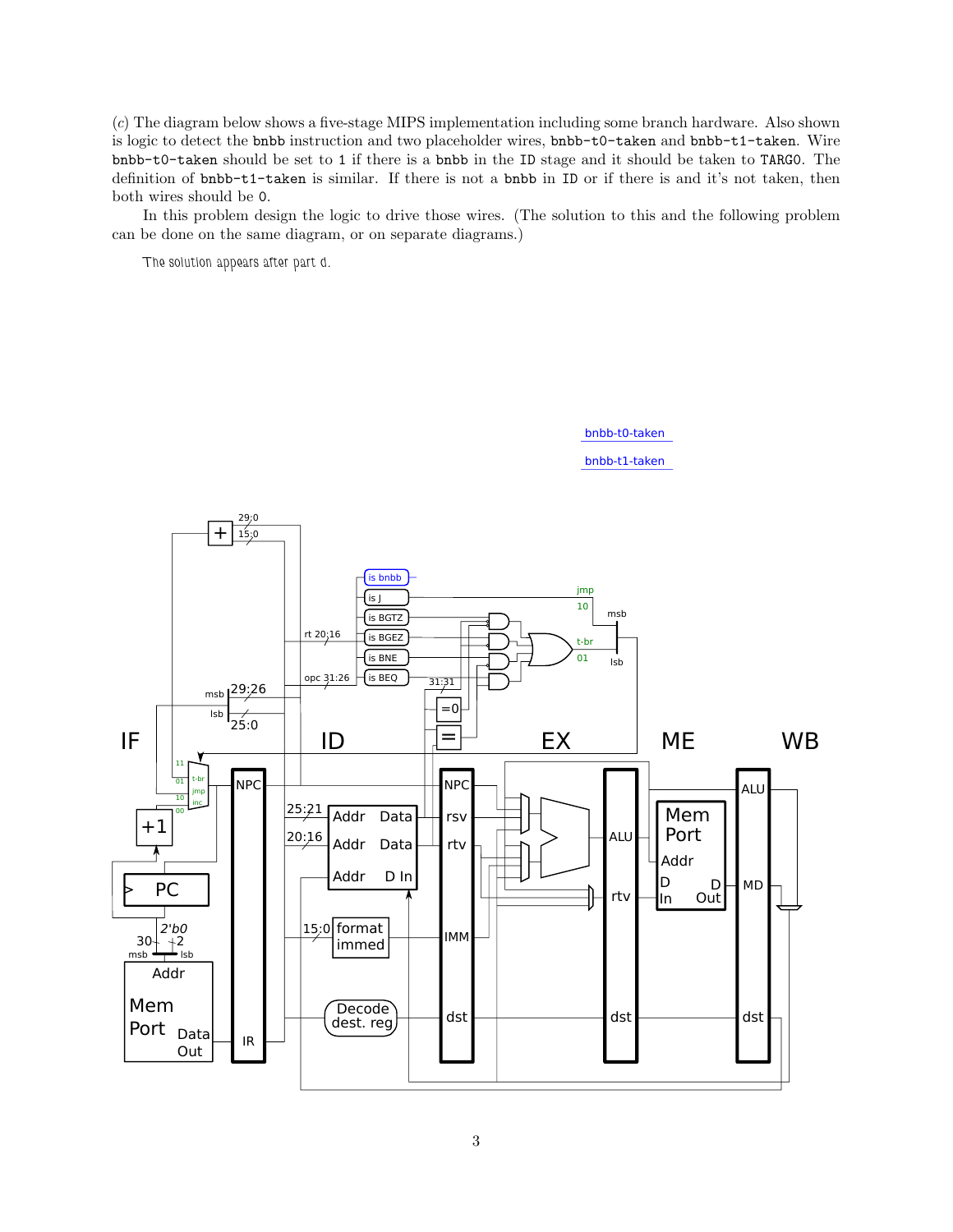(d) Modify the hardware below so that when bnbb-t0-taken is 1 target TARG0 is used and when bnbb-t1 taken is 1 target TARG1 is used. Follow the points below.

- Design for lower cost rather than higher performance.
- There is an unused input on the PC mux. That can be used, but does not have to be used.
- As always, hardware must be reasonably efficient.
- As always, do not break other instructions.

The solution is on the next page.